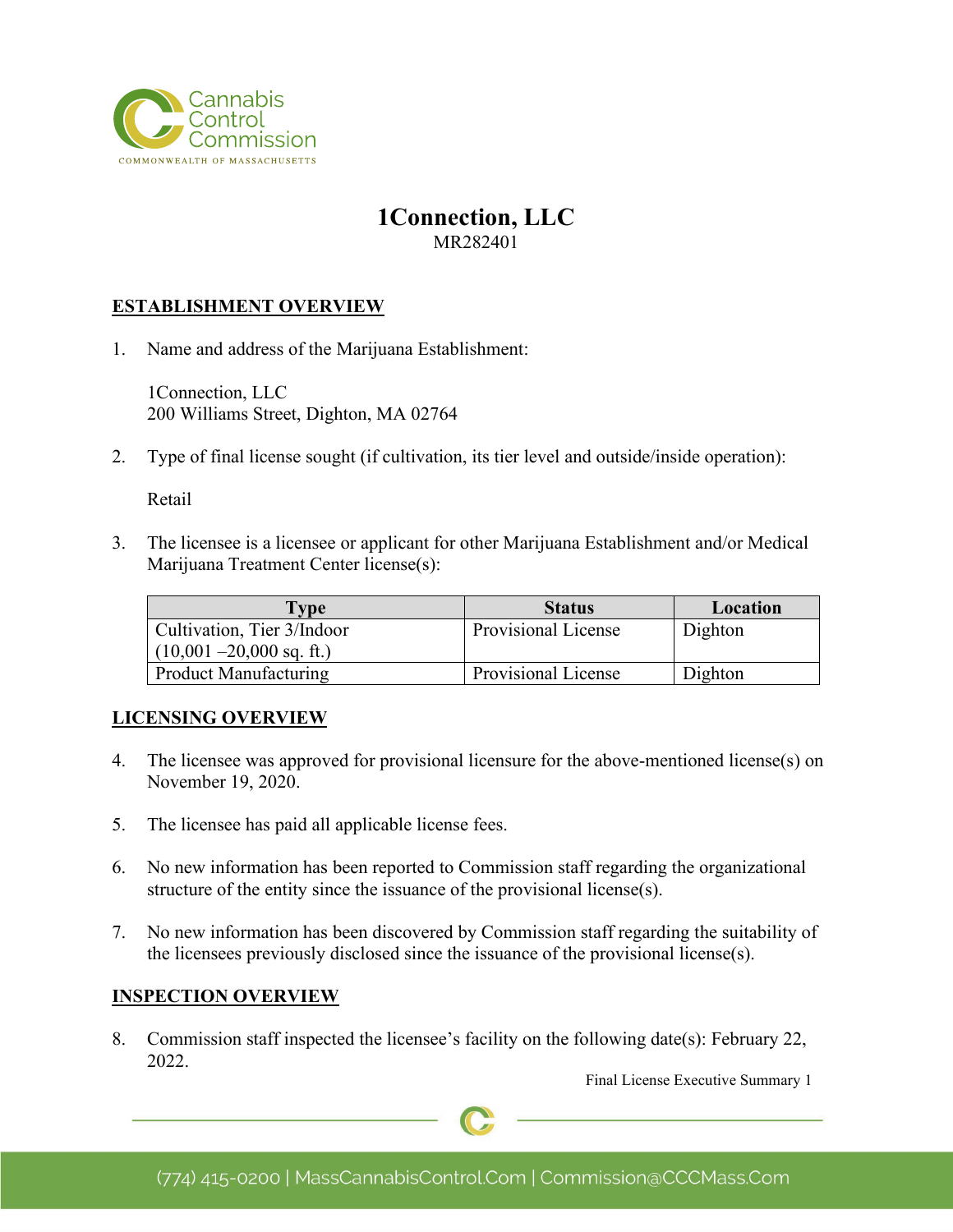- 9. The licensee's facility was inspected by Commission staff and found to be in full compliance with the requirements listed in 935 CMR 500.105 through 935 CMR 500.160 as applicable.
- 10. No evidence was discovered during the inspection(s) that indicated the Marijuana Establishment was not in compliance with all applicable state laws and local bylaws or ordinances.
- 11. Specific information from Commission staff's inspection is highlighted below:
	- a. Security

Enforcement staff verified that all security-related requirements were in full compliance with Commission regulations. Some of the requirements verified include the following:

- i. The security of all entrances and exits;
- ii. Visitor procedures;
- iii. Limited access areas;
- iv. Verification of a primary and back-up security company;
- v. Presence of perimeter and duress alarms; and
- vi. All cameras complied with Commission requirements.
- b. Inventory and Storage

Enforcement staff verified that all inventory-related requirements were in full compliance with Commission regulations. Some of the requirements verified include the following:

- i. Secure storage of marijuana and marijuana products;
- ii. Sanitation and pest control measures; and
- iii. Inventory controls and procedures.
- c. Cultivation Operation

Not applicable.

d. Product Manufacturing Operation

Not applicable.

e. Retail Operation

Enforcement staff verified that all retail-related requirements were in full compliance with Commission regulations. Some of the requirements verified include the following:

i. Verification of identifications for access;

Final License Executive Summary 2